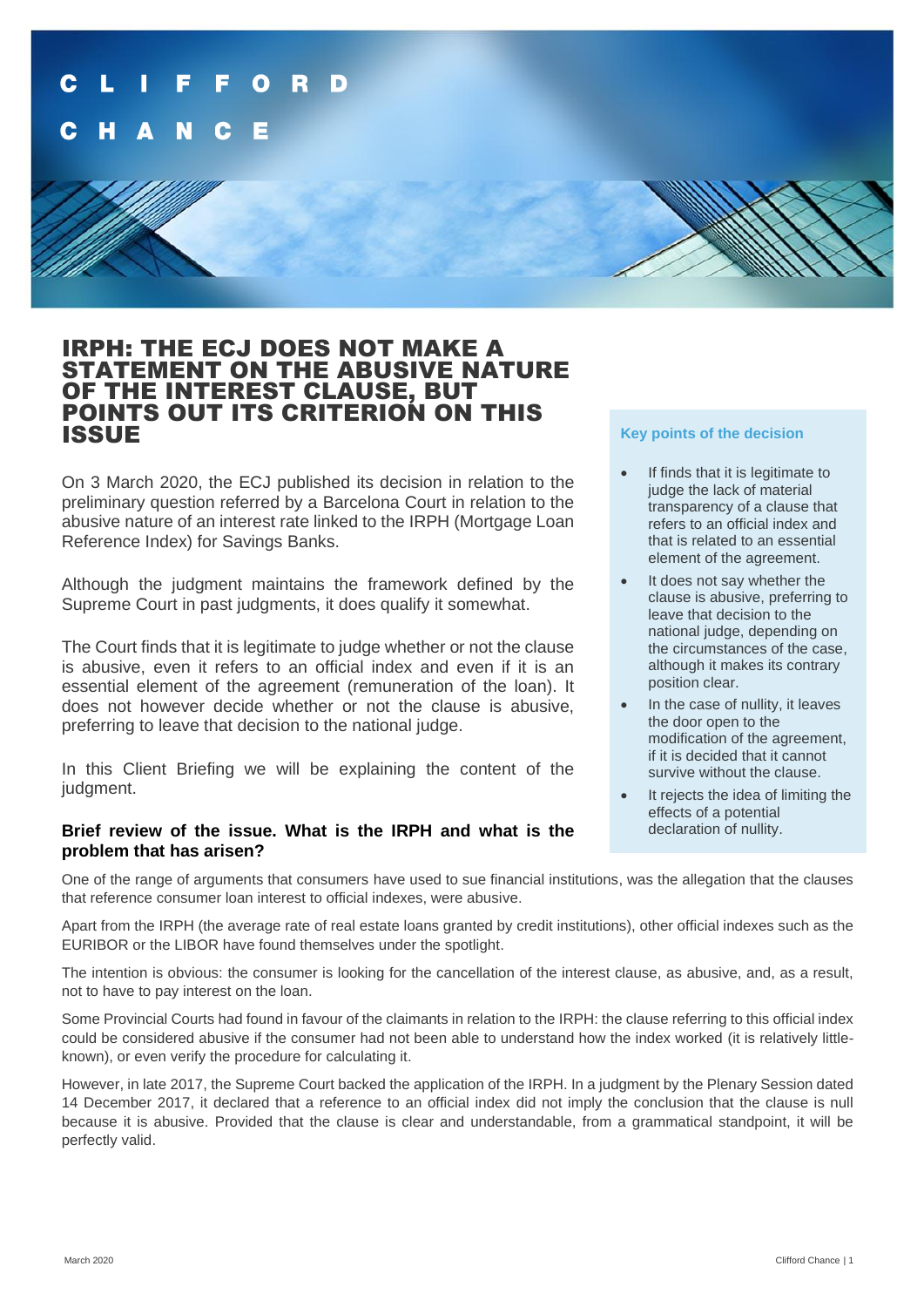## **LIFFORD**

## C H A N C E

Despite such a categorical decision from the Supreme Court, a Barcelona First Instance Court had no hesitation in referring a question to the ECJ for a preliminary ruling, regarding the abusive nature of an interest clause referenced to the IRPH for Savings Banks (this index was replaced in 2013 by the IRPH for financial institutions in general).

## **The ECJ decision.**

The position of the ECJ, as set out in the decision, can be summarised in the following points, each addressed separately.

#### **1. There is nothing to prevent an analysis of whether an interest clause that refers to the IRPH as the reference index for the purpose of determining the applicable interest is abusive or not.**

One of the main arguments raised by the financial institutions in the lawsuits questioning the validity of the reference to the IRPH was that it was impossible to analyse the potentially abusive nature of a clause that referred to an official index, because article 1.2 of Directive 93/2013 ruled out such a possibility.

The ECJ redefines the object of the debate and focuses the discussion on the review of the clause, moving it away from the review of the official index, as such.

The European Court confirms that the interest clause falls within the sphere of Directive 93/2013 (and, therefore, abusive nature can be judged), because the official index (IRPH) is not mandatorily applicable, being freely chosen by the parties. Therefore, article 1.2 of Directive 93/2013 does not apply, and a revision of this clause cannot be ruled out.

The possibility of analysing the clause (not the official index), in terms of transparency, had already been recognised in the judgment of 14 December 2017 from the First Chamber of the Supreme Court.

#### **2. There is nothing to prevent a national judge analysing the transparency of the interest clause, even if it does refer to an essential element of the agreement, such as the remuneration of the loan.**

Another of the arguments used by the financial institutions was the impossibility of analysing the abusive nature of an interest clause when its wording was clear and understandable, as the revision of clauses that regulate the main provisions of the agreement was ruled out (by the Directive).

The ECJ advocates a broad interpretation of the examination and asserts that the courts of a Member State are obliged in any event to judge the transparency of any contract clause.

In the Court's opinion, this clarity and understandability cannot be reduced to a formal and grammatical plane; it must be interpreted in broad terms, reaching a second level of transparency: it has to be verified that the consumer genuinely had the opportunity to ascertain the economic significance of his/her decision when deciding to take out the loan.

Once again, the ECJ modulates (or, rather, subverts) the regulation contained in Directive 93/2013. With the restriction discussed, the Community legislator was looking to protect the principle of free will and contractual freedom, securing the integrity of the essential terms of the agreement. 1

#### **3. The analysis of the transparency of the clause must be carried out on a case-to-case basis.**

The European Court did not go into whether or not the clause was abusive.

The ECJ referred this decision to the national judge, in each case. Such judge will have to analyse the specific circumstances of each case, in order to determine whether the transparency requirements are met.

Nonetheless, the ECJ makes its opinion on this matter clear: the main elements of the IRPH were accessible to all consumers because the index is regulated in specific provisions (Order of 5 May 1994 and Circular 8/1990) and is published in the Official State Gazette. Meanwhile, the financial institution is obliged to provide information to its customers on the recent evolution of the index.

In relation to this second aspect, the ECJ judgment does not require such information to be expressly stated in the loan agreement (as the Advocate General's conclusions had noted). In reality, the judgment is not clear on this point. However, it would seem to be indicating that the information actually supplied to the customer should be revised in each case (which is why it then goes on to analyse the consequences of a potential declaration of nullity).

<sup>1</sup> See, in this regard, the ECJ Judgment of 30 April 2014, which establishes the difference between the essential terms and ancillary terms.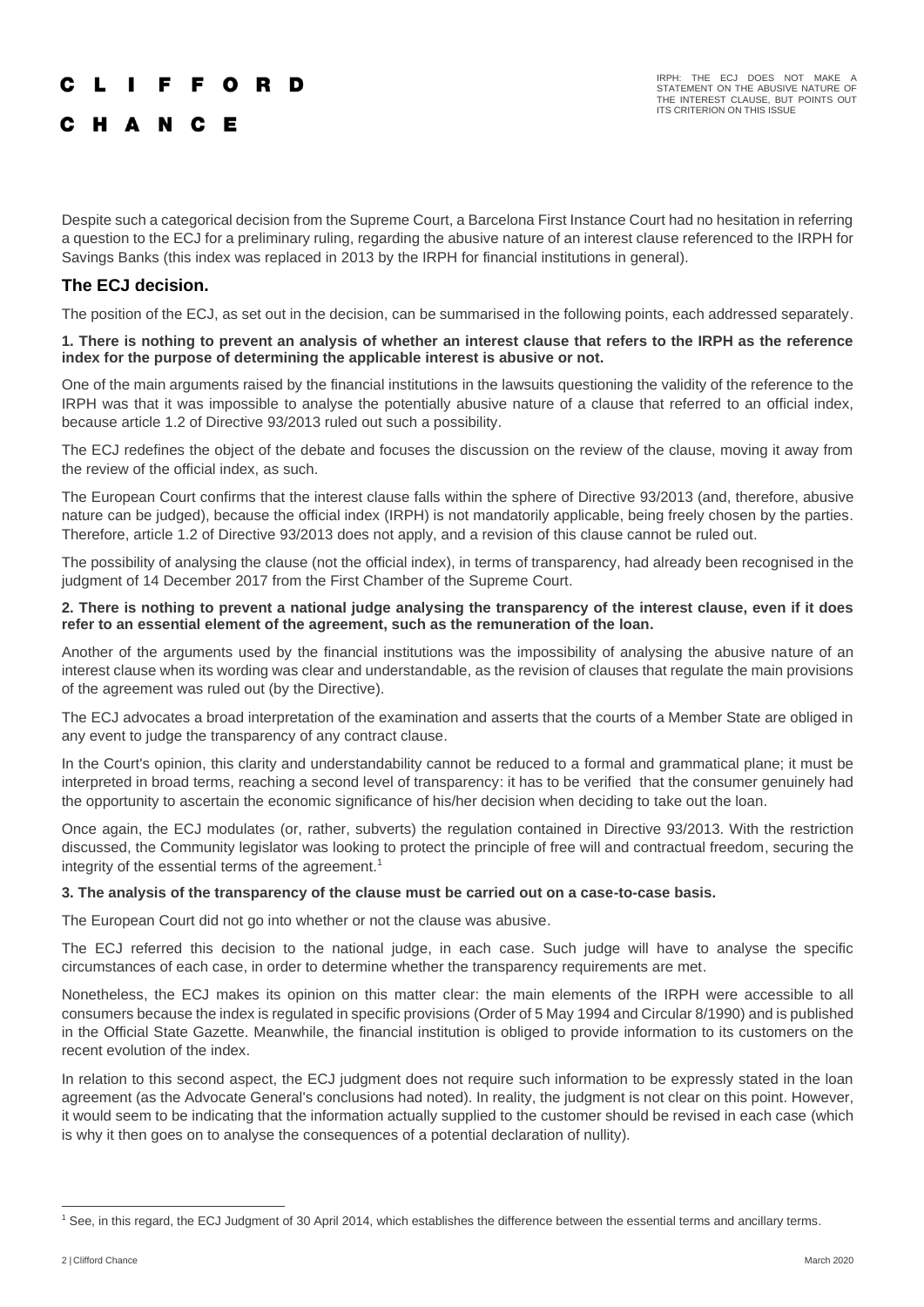In this regard, the Court could have been content to verify that the evolution of the index is public and accessible to any consumer, which would make it unnecessary to analyse the circumstances of the specific case.

#### **4. The ECJ leaves the door open for the modification of the agreement, but leaves the final decision in the hands of the national judge.**

The ECJ judgment envisages the possibility of the loan agreement being modified if the interest clause is found to be abusive and the agreement cannot survive without it. Just as when it issued its decision on the early maturity clause, the ECJ leaves it up to the national judge to decide in each case, first of all, on the nullity of the clause and, secondly (if it is declared null and void) on whether or not the agreement can survive without the clause establishing the remuneration of the lender.

In the event the conclusion of the national judge is that the agreement cannot survive without the interest clause (this would only happen if there is no rate applicable by default or if it is the one that is most detrimental to the consumer -the ECJ's position is that nullity cannot be to its detriment-), the judgment indicates the possibility of the agreement being modified to include an official index, as a replacement index. However, unlike what happens in the case of early maturity, when it comes to the interest rate there is no legislation establishing a rate that is applicable by default (apart from the legal monetary interest rate, which would be detrimental to the consumer).

### **5. The ECJ prohibits limiting the effects of nullity.**

Finally, the judgment rejects the possibility of limiting the effects of the nullity of the clause with a view to mitigating the impact that a potential declaration of nullity could have on the Spanish financial market.

On this point, once again, the ECJ overlooks the fact that determining the effects of nullity is a matter of the internal law of member states, falling within the exclusive remit of the national judges.

#### **Where we stand.**

The judgment does not analyse the transparency of the IRPH as an official index. Neither does it address the validity of the clause that refers to the IRPH.

Although the ECJ finds that the judgment on abusiveness will depend on each specific case (in particular, on the information available to the consumer), at the same time it points out that the consumer knows how this rate is calculated, as it is regulated in legislative provisions.

The ECJ could also have highlighted that the consumer has access to data on its evolution, which is very much the case. Had it done so, it would have shut down the debate on the abusive nature of the clause.

This reasoning is applicable EURIBOR, a fortiori. In addition to being an index that is calculated in line with regulations that are accessible to the consumer, it is published periodically and the information on its evolution is even easier for consumers to access, given that it is widely covered in the media.

In any event, the issue of whether or not contract clauses referring to an official index are abusive remains unresolved. We will have to wait to hear from the Supreme Court.